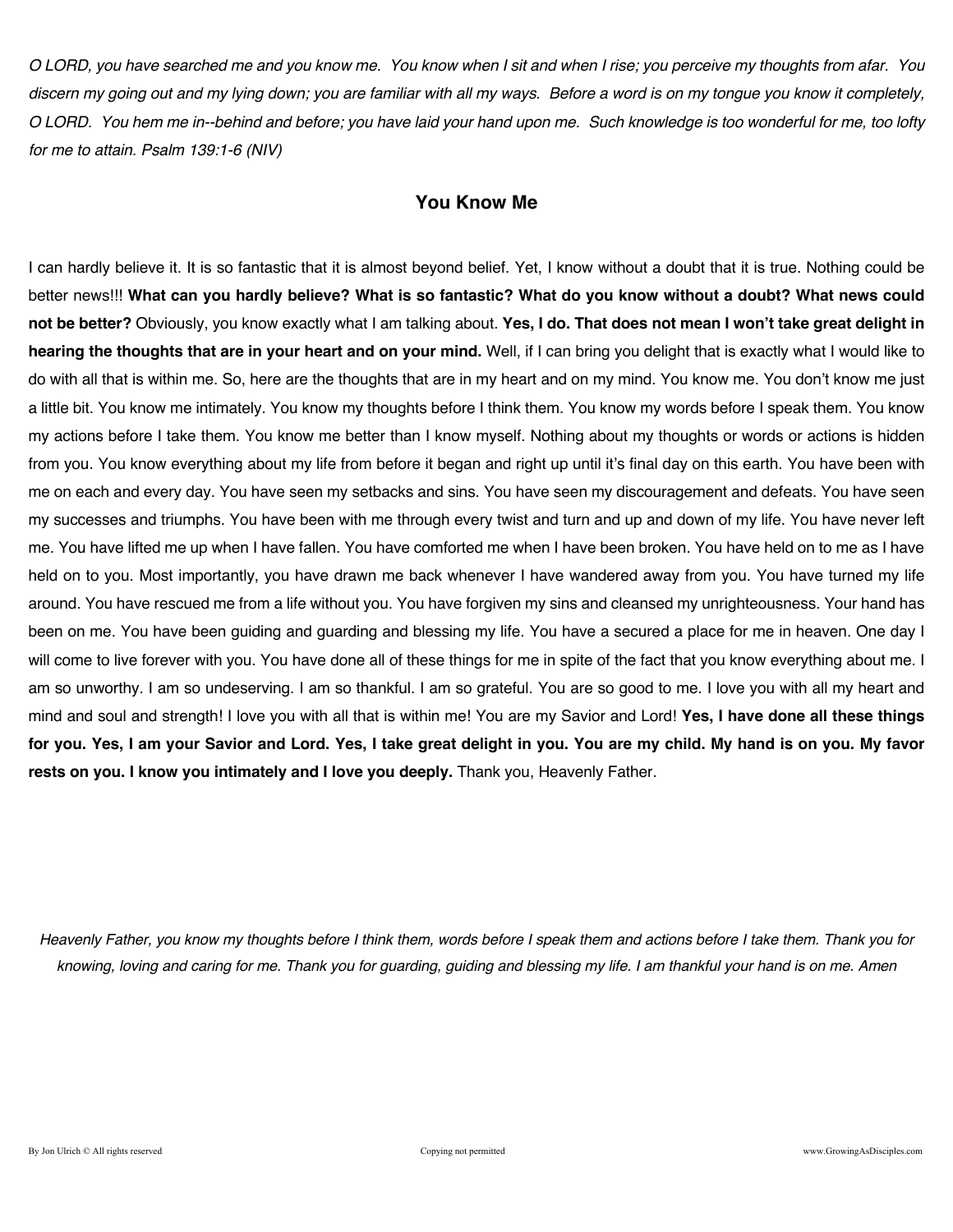### **Becoming Like Christ** *You Know Me*

O LORD, you have searched me and you know me. You know when I sit and when I rise; you perceive my thoughts from afar. You discern my going out and my lying down; you are familiar with all my ways. Before a word is on my tongue you know it completely, O LORD. You hem me in--behind and before; you have laid your hand upon me. Such knowledge is too wonderful for me, too lofty for me to attain.

NIV Psalm 139:1-6

 **Becoming Like Christ** *You Know Me* 

O LORD, you have examined my heart and know everything about me. You know when I sit down or stand up. You know my thoughts even when I'm far away. You see me when I travel and when I rest at home. You know everything I do. You know what I am going to say even before I say it, LORD. You go before me and follow me. You place your hand of blessing on my head. Such knowledge is too wonderful for me, too great for me to understand!

NLT Psalm 139:1-6

## **Becoming Like Christ** *You Know Me*

O LORD, you have searched me and known me. You know when I sit down and when I rise up; you discern my thoughts from far away. You search out my path and my lying down, and are acquainted with all my ways. Even before a word is on my tongue, O LORD, you know it completely. You hem me in, behind and before, and lay your hand upon me. Such knowledge is too wonderful for me; it is so high that I cannot

attain it. NRSV Psalm 139:1-6

 **Becoming Like Christ** *You Know Me* 

O LORD, you have searched me [thoroughly] and have known me. You know my downsitting and my uprising; You understand my thought afar off. You sift and search out my path and my lying down, and You are acquainted with all my ways. For there is not a word in my tongue [still unuttered], but, behold, O Lord, You know it altogether. You have beset me and shut me in behind and before, and You have laid Your hand upon me. Your [infinite] knowledge is too wonderful for me; it is high above me, I cannot reach it.

AMP Psalm 139:1-6

# **Becoming Like Christ** *You Know Me*

O LORD, You have searched me and known me. You know when I sit down and when I rise up; You understand my thought from afar. You scrutinize my path and my lying down, And are intimately acquainted with all my ways. Even before there is a word on my tongue, Behold, O LORD, You know it all. You have enclosed me behind and before, And laid Your hand upon me. Such knowledge is too wonderful for me; It is too high, I cannot attain to it.

NASB Psalm 139:1-6

## **Becoming Like Christ** *You Know Me*

O LORD, you have searched me and known me! You know when I sit down and when I rise up; you discern my thoughts from afar. You search out my path and my lying down and are acquainted with all my ways. Even before a word is on my tongue, behold, O LORD, you know it altogether. You hem me in, behind and before, and lay your hand upon me. Such knowledge is too wonderful for me; it is high; I cannot attain it.

ESV Psalm 139:1-6

 **Becoming Like Christ** *You Know Me* 

For the Chief Musician. A Psalm of David. O LORD, You have searched me and known me. You know my sitting down and my rising up; You understand my thought afar off. You comprehend my path and my lying down, And are acquainted with all my ways. For there is not a word on my tongue, But behold, O LORD, You know it altogether. You have hedged me behind and before, And laid Your hand upon me. Such knowledge is

# **Becoming Like Christ** *You Know Me*

A David psalm GOD, investigate my life; get all the facts firsthand. I'm an open book to you; even from a distance, you know what I'm thinking. You know when I leave and when I get back; I'm never out of your sight. You know everything I'm going to say before I start the first sentence. I look behind me and you're there, then up ahead and you're there, too— your reassuring presence, coming and going. This is too much, too wonderful— I can't take it all in!

MSG **Psalm 139:1-6** 

# **Becoming Like Christ** *You Know Me*

O Lord, you have examined my heart and know everything about me. You know when I sit or stand. When far away you know my every thought. You chart the path ahead of me and tell me where to stop and rest. Every moment you know where I am. You know what I am going to say before I even say it. You both precede and follow me and place your hand of blessing on my head. This is too glorious, too wonderful to believe!

TLB Psalm 139:1-6

# **Becoming Like Christ** *You Know Me*

For the director of music. A psalm of David. LORD, you have examined me and know all about me. You know when I sit down and when I get up. You know my thoughts before I think them. You know where I go and where I lie down. You know thoroughly everything I do. LORD, even before I say a word, you already know it. You are all around me—in front and in back— and have put your hand on me. Your knowledge is amazing to me; it is more than I can understand.

NCV Psalm 139:1-6

too wonderful for me; It is high, I cannot attain it. NKJV Psalm 139:1-6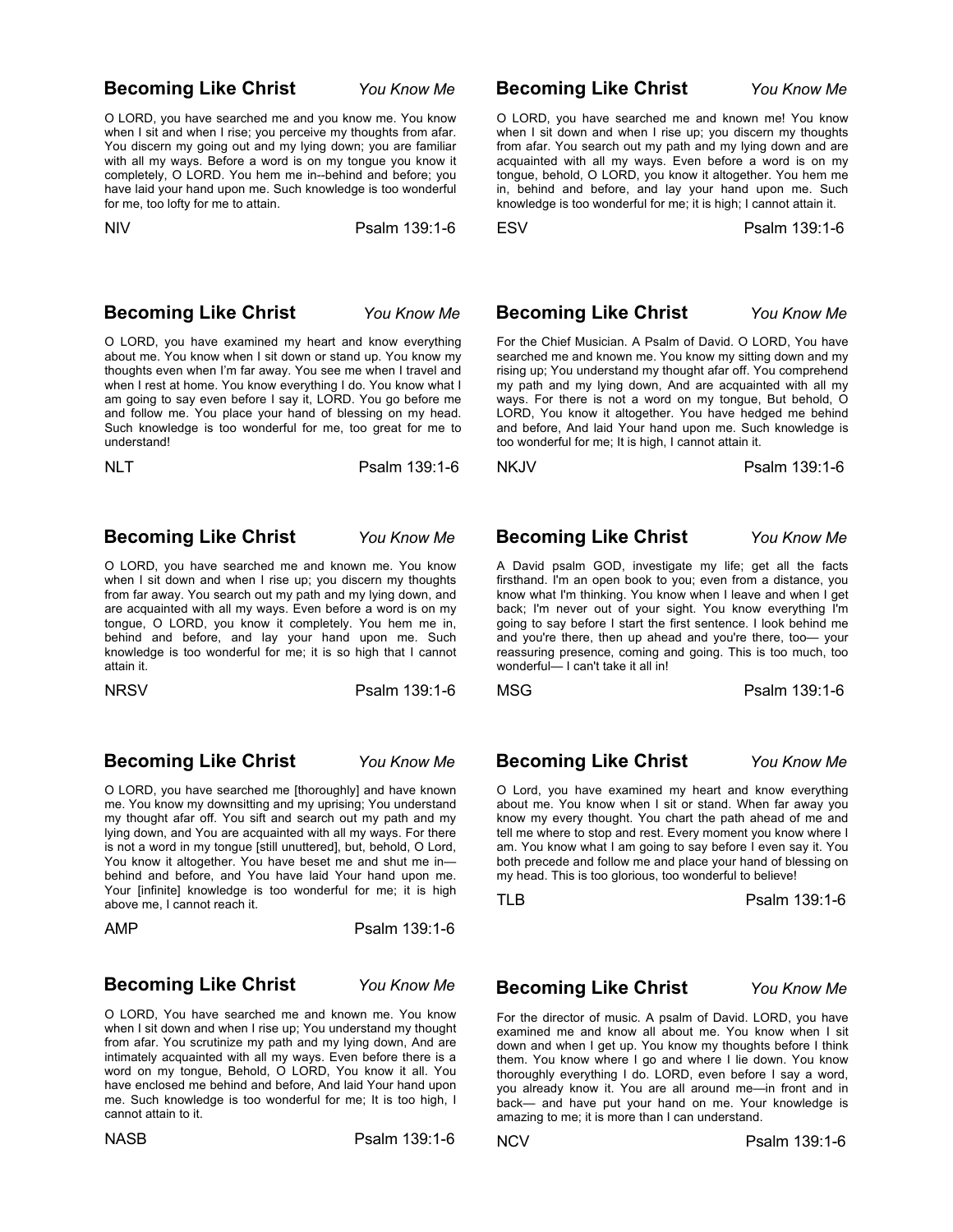# **You Know Me**  $\vee$  **Year** Week Day Date

**Becoming Like Christ** – Psalm 139:1-6 **In Context:** *Read Psalm 139*

# **Begin With Prayer:** *Here I am Lord. I Am Listening.*

# **Meditating On God's Word:** *(What is God speaking to your heart?)*

O LORD, you have searched me and you know me. You know when I sit and when I rise; you perceive my thoughts from afar. You discern my going out and my lying down; you are familiar with all my ways. Before a word is on my tongue you know it completely, O LORD. You hem me in--behind and before; you have laid your hand upon me. Such knowledge is too wonderful for me, too lofty for me to attain. Psalm 139:1-6 (NIV)

# **Considering The Words***: (What words speak to your heart?)*

O LORD, | you have searched me | and | you know me. | You know when | I sit | and when | I rise; | you perceive | my thoughts | from afar. | You discern | my going out | and | my lying down; | you are familiar | with all | my ways. | Before a word | is on | my tongue | you know it completely, | O LORD. | You hem me in | --behind and before; | you have | laid your hand | upon me. | Such knowledge | is too wonderful | for me, | too lofty | for me | to attain. Psalm 139:1-6 (NIV)

 $\_$  , and the contribution of the contribution of  $\mathcal{L}$  , and  $\mathcal{L}$  , and  $\mathcal{L}$  , and  $\mathcal{L}$  , and  $\mathcal{L}$  , and  $\mathcal{L}$  , and  $\mathcal{L}$  , and  $\mathcal{L}$  , and  $\mathcal{L}$  , and  $\mathcal{L}$  , and  $\mathcal{L}$  , and  $\mathcal{L$ \_\_\_\_\_\_\_\_\_\_\_\_\_\_\_\_\_\_\_\_\_\_\_\_\_\_\_\_\_\_\_\_\_\_\_\_\_\_\_\_\_\_\_\_\_\_\_\_\_\_\_\_\_\_\_\_\_\_\_\_\_\_\_\_\_\_\_\_\_\_\_

### **Praying The Scripture:** *(What prayer from your heart will you write?)*

Heavenly Father, you know my thoughts before I think them, words before I speak them and actions before I take them. Thank you for knowing, loving and caring for me. Thank you for guarding, guiding and blessing my life. I am thankful your hand is on me. Amen \_\_\_\_\_\_\_\_\_\_\_\_\_\_\_\_\_\_\_\_\_\_\_\_\_\_\_\_\_\_\_\_\_\_\_\_\_\_\_\_\_\_\_\_\_\_\_\_\_\_\_\_\_\_\_\_\_\_\_\_\_\_\_\_\_\_\_\_\_\_\_

### **What It Means:** *(What questions speak to your heart?) (Suggested questions for small group discussion are in bold)* How well and when does your Heavenly Father know the thoughts you think?

 $\_$  , and the set of the set of the set of the set of the set of the set of the set of the set of the set of the set of the set of the set of the set of the set of the set of the set of the set of the set of the set of th

How well and when does your Heavenly Father know the words you speak?

How well and when does your Heavenly Father know the actions you take?

What is motivating your Heavenly Father's desire to intimately know everything about you?

**How does your Heavenly Father's knowledge of you make Him qualified to love and care for you?**

**How does your Heavenly Father's knowledge of you make Him qualified to guard, guide and bless your life? How thankful are that your Heavenly Father intimately knows and loves and cares for you as His child?**

 $\_$  , and the contribution of the contribution of  $\mathcal{L}$  , and  $\mathcal{L}$  , and  $\mathcal{L}$  , and  $\mathcal{L}$  , and  $\mathcal{L}$  , and  $\mathcal{L}$  , and  $\mathcal{L}$  , and  $\mathcal{L}$  , and  $\mathcal{L}$  , and  $\mathcal{L}$  , and  $\mathcal{L}$  , and  $\mathcal{L$ \_\_\_\_\_\_\_\_\_\_\_\_\_\_\_\_\_\_\_\_\_\_\_\_\_\_\_\_\_\_\_\_\_\_\_\_\_\_\_\_\_\_\_\_\_\_\_\_\_\_\_\_\_\_\_\_\_\_\_\_\_\_\_\_\_\_\_\_\_\_\_  $\_$  . The contribution of the contribution of  $\mathcal{L}_1$  ,  $\mathcal{L}_2$  ,  $\mathcal{L}_3$  ,  $\mathcal{L}_4$  ,  $\mathcal{L}_5$  ,  $\mathcal{L}_6$  ,  $\mathcal{L}_7$  ,  $\mathcal{L}_8$  ,  $\mathcal{L}_9$  ,  $\mathcal{L}_1$  ,  $\mathcal{L}_2$  ,  $\mathcal{L}_3$  ,  $\mathcal{L}_5$  ,  $\mathcal{L}_6$  ,  $\mathcal{L}_$ \_\_\_\_\_\_\_\_\_\_\_\_\_\_\_\_\_\_\_\_\_\_\_\_\_\_\_\_\_\_\_\_\_\_\_\_\_\_\_\_\_\_\_\_\_\_\_\_\_\_\_\_\_\_\_\_\_\_\_\_\_\_\_\_\_\_\_\_\_\_\_ \_\_\_\_\_\_\_\_\_\_\_\_\_\_\_\_\_\_\_\_\_\_\_\_\_\_\_\_\_\_\_\_\_\_\_\_\_\_\_\_\_\_\_\_\_\_\_\_\_\_\_\_\_\_\_\_\_\_\_\_\_\_\_\_\_\_\_\_\_\_\_  $\_$  , and the contribution of the contribution of  $\mathcal{L}$  , and  $\mathcal{L}$  , and  $\mathcal{L}$  , and  $\mathcal{L}$  , and  $\mathcal{L}$  , and  $\mathcal{L}$  , and  $\mathcal{L}$  , and  $\mathcal{L}$  , and  $\mathcal{L}$  , and  $\mathcal{L}$  , and  $\mathcal{L}$  , and  $\mathcal{L$ \_\_\_\_\_\_\_\_\_\_\_\_\_\_\_\_\_\_\_\_\_\_\_\_\_\_\_\_\_\_\_\_\_\_\_\_\_\_\_\_\_\_\_\_\_\_\_\_\_\_\_\_\_\_\_\_\_\_\_\_\_\_\_\_\_\_\_\_\_\_\_

# **Living It Out:** *(What action step is God guiding your heart to take?)*

Allow your Heavenly Father to love and care for you as He guards and guides and blesses your course through life.

\_\_\_\_\_\_\_\_\_\_\_\_\_\_\_\_\_\_\_\_\_\_\_\_\_\_\_\_\_\_\_\_\_\_\_\_\_\_\_\_\_\_\_\_\_\_\_\_\_\_\_\_\_\_\_\_\_\_\_\_\_\_\_\_\_\_\_\_\_\_\_

\_\_\_\_\_\_\_\_\_\_\_\_\_\_\_\_\_\_\_\_\_\_\_\_\_\_\_\_\_\_\_\_\_\_\_\_\_\_\_\_\_\_\_\_\_\_\_\_\_\_\_\_\_\_\_\_\_\_\_\_\_\_\_\_\_\_\_\_\_\_\_

 $\_$  , and the set of the set of the set of the set of the set of the set of the set of the set of the set of the set of the set of the set of the set of the set of the set of the set of the set of the set of the set of th

# **Seeing It Happen:** *(What are you trusting God for in your heart?)*

Have faith that your Heavenly Father knowns you intimately and loves you deeply.

# **Get Ready To Share:** *(What can you share with others from your heart?)*

Share with another person or your small group how your Heavenly Father's love for you has blessed your life.

# **Close With Prayer:** *Quiet Yourself Before The Lord*

*Pause And Offer Prayers Of… With An Attitude Of Faith Listen To What The Lord Wants To Say To You*

Adoration… \_\_\_\_\_\_\_\_\_\_\_\_\_\_\_\_\_\_\_\_\_\_\_\_\_\_\_\_\_\_\_\_\_\_\_\_\_\_\_\_\_\_\_\_\_\_\_\_\_\_\_\_\_\_\_\_\_\_\_\_\_\_\_\_\_\_\_\_\_\_\_\_\_\_\_\_\_\_\_ Thanksgiving... Intercession...